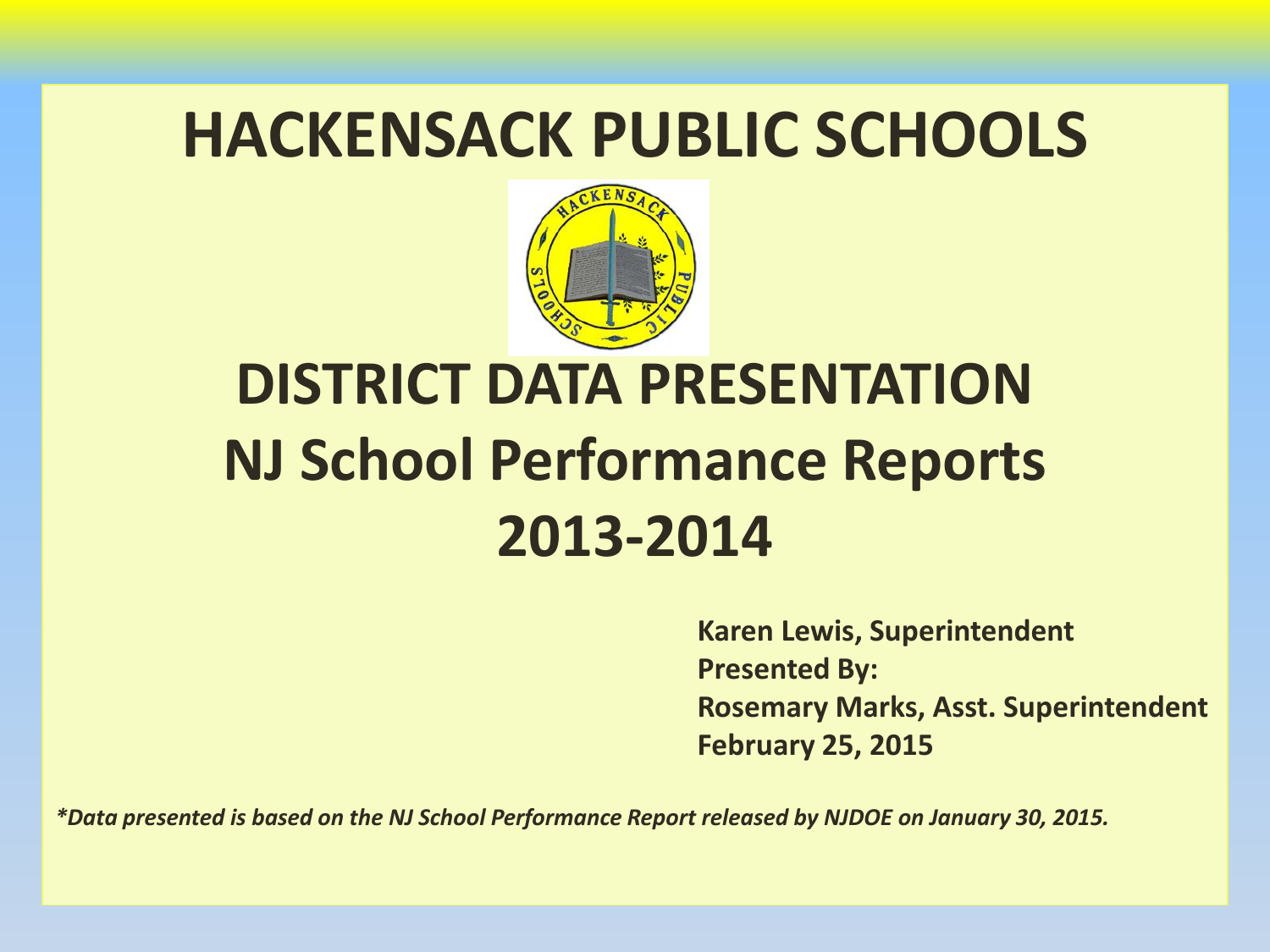## **Overview of NJ School Performance Reports**

 Focus attention on comprehensive student data assessment, as well as on metrics associated with college and career readiness, successful completion of Algebra I prior to HS and rigorous coursework.

Present a complete picture of school performance including:

 $\Box$  Academic Achievement (based on state testing)

 $\Box$  Student Growth

□ Attendance/Chronic Absenteeism

**Q** Post-Secondary Preparation

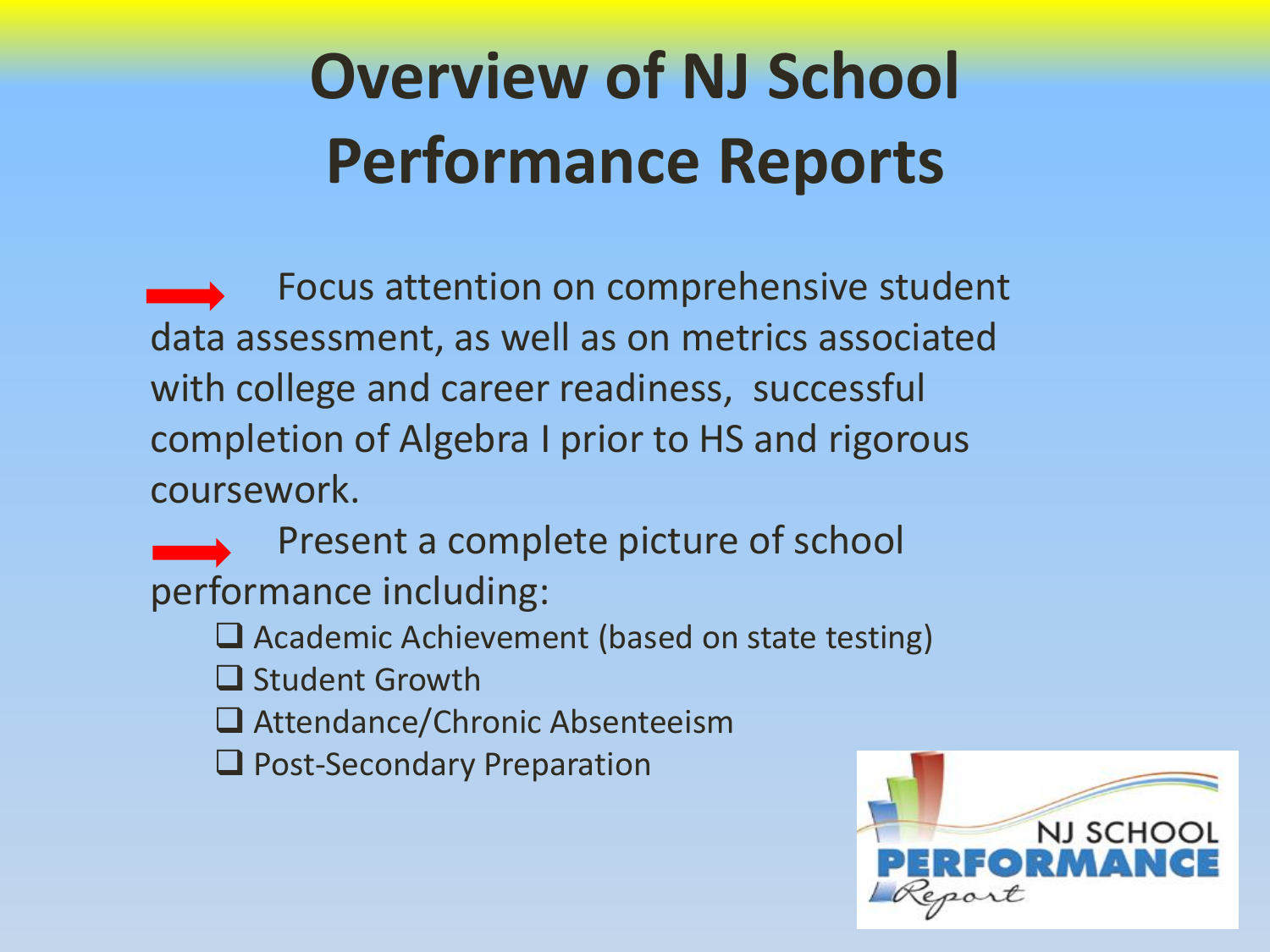#### **I. Achievement-Performance Data**

- Elementary Schools
- Hackensack Middle School
- Hackensack High School

### **II. Expand on College and Career Readiness Data III. Graduation & Post-Secondary Data**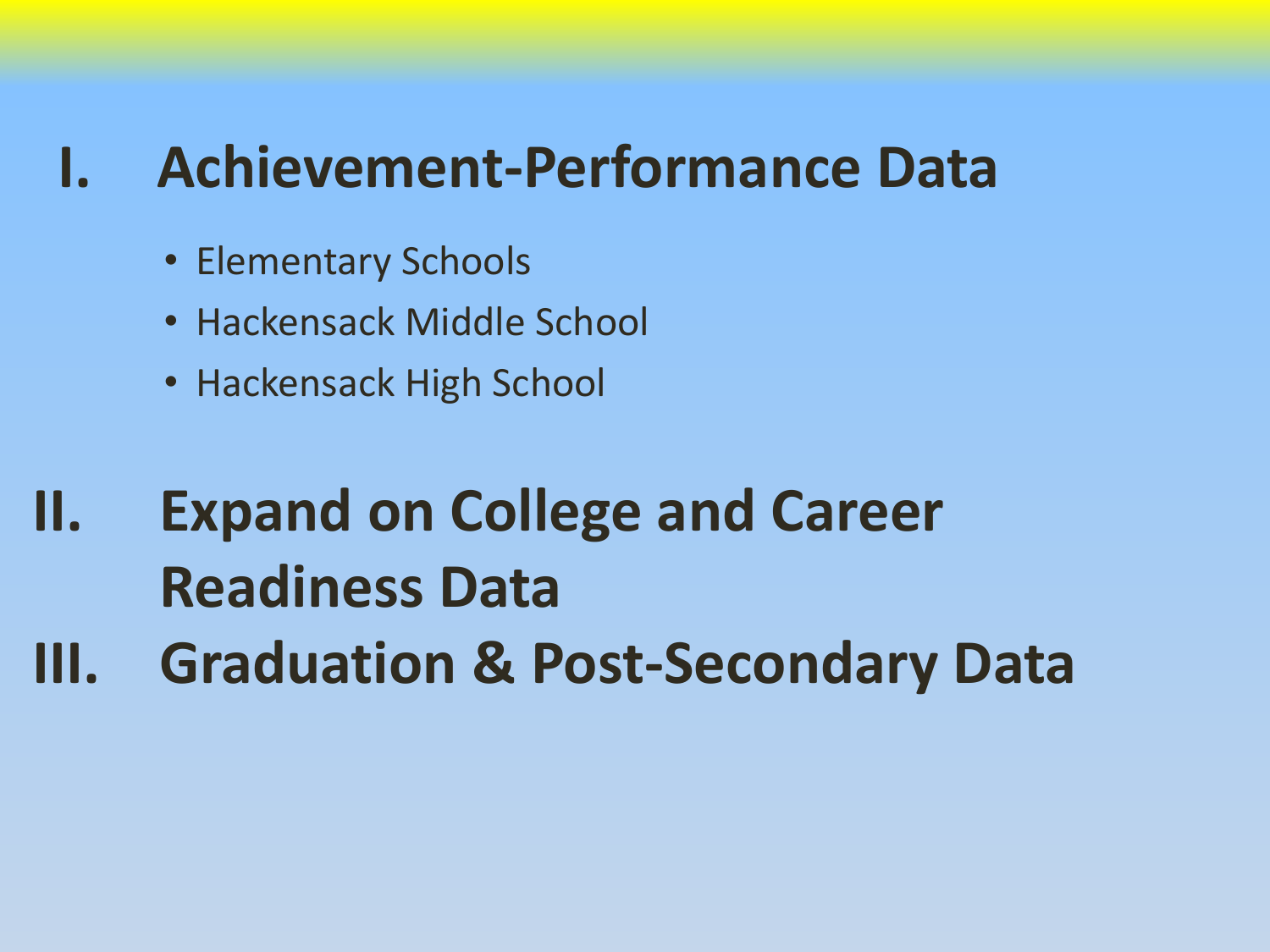## **District Elementary Performance (Averages)**

| <b>Performance Areas -</b><br>п<br><b>Achievement</b><br><b>Indicators</b> | <b>Peer</b><br><b>Percentile</b> | <b>Statewide</b><br><b>Percentile</b> | <b>Percent of</b><br><b>Targets Met</b> |
|----------------------------------------------------------------------------|----------------------------------|---------------------------------------|-----------------------------------------|
| <b>• Overall Academic</b><br><b>Achievement</b>                            | 70%                              | 30%                                   | 42%                                     |
| <b>Student Growth</b>                                                      | 58%                              | 47%                                   | 93%                                     |
| <b>NJASK ELA</b><br>$-61%$                                                 | 79%                              | 35%                                   | 53%                                     |
| NJASK MATH $-71\%$                                                         | 62%                              | 25%                                   | 32%                                     |
|                                                                            |                                  |                                       |                                         |
| <b>College and Career</b><br>п<br><b>Readiness</b>                         | 53%                              | 25%                                   | በ*                                      |

*\*CCR measures the degree to which students are demonstrating behaviors that are indicative of future attendance and/or success in college and careers. At the elementary level this includes a measurement of how many students are chronically absent. Zero targets were met due to an average of 10% chronic absenteeism and Statewide target of 6%.*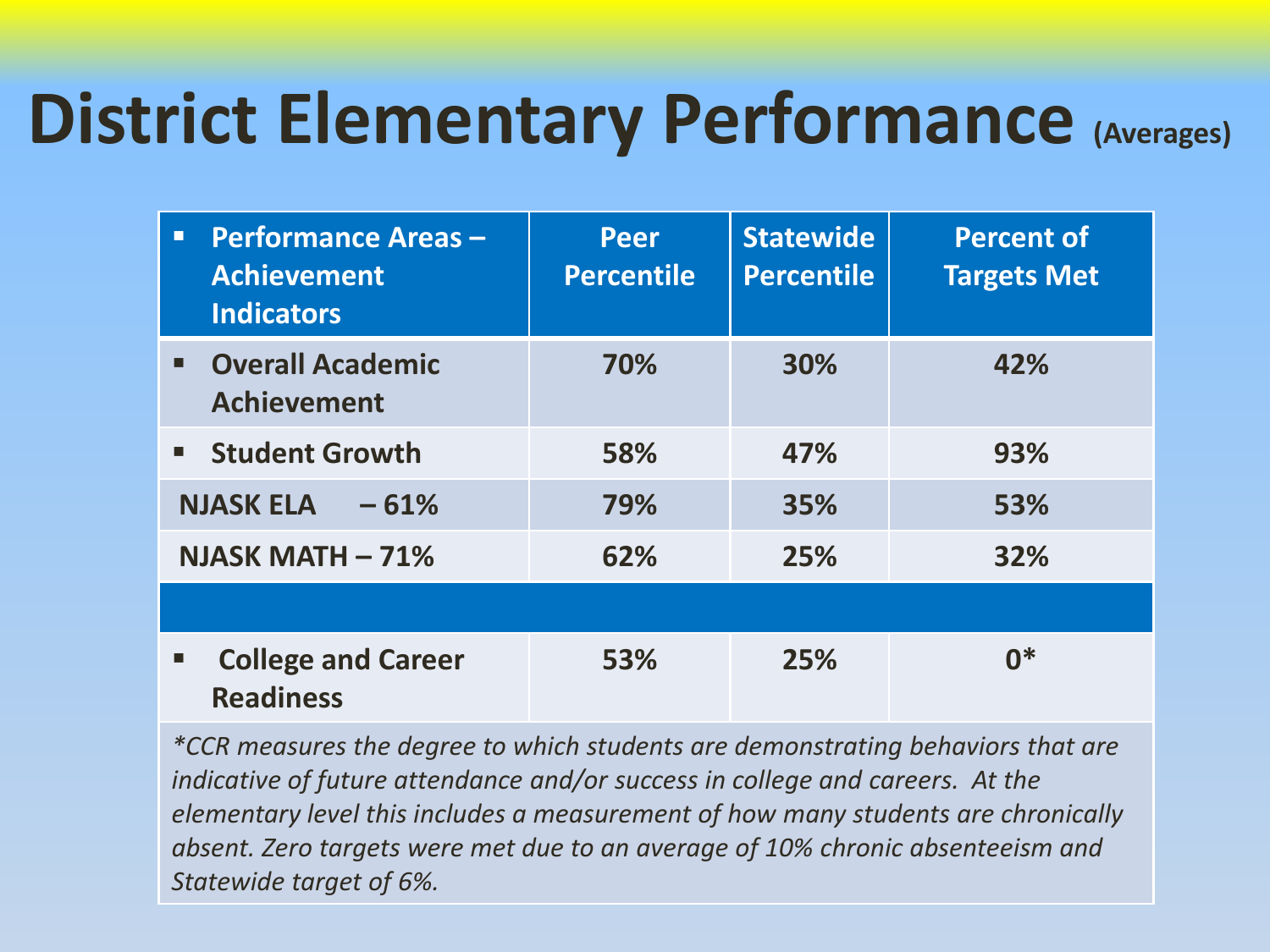# **Hackensack Middle School**

| <b>Performance Areas-</b><br>ο<br><b>Achievement</b><br><b>Indicators</b> | <b>Peer</b><br><b>Percentile</b> | <b>Statewide</b><br><b>Percentile</b> | <b>Percent of</b><br><b>Targets Met</b> |
|---------------------------------------------------------------------------|----------------------------------|---------------------------------------|-----------------------------------------|
| <b>Academic</b><br><b>Achievement</b>                                     | 42                               | 27                                    | 38                                      |
| <b>E</b> Student Growth                                                   | 20                               | 17                                    | 100                                     |
| <b>NJASK ELA</b><br>$-54%$                                                | 42                               | 26                                    | 25                                      |
| NJASK MATH $-63%$                                                         | 42                               | 28                                    | 50                                      |
|                                                                           |                                  |                                       |                                         |
| <b>College and Career</b><br>п<br><b>Readiness</b>                        | 37                               | 25                                    |                                         |

*\*CCR measures the degree to which students are demonstrating behaviors that are indicative of future attendance and/or success in college and careers. At the elementary level this includes a measurement of how many students are chronically absent. Zero targets were met due to an average of 10% chronic absenteeism and Statewide target of 6%.*